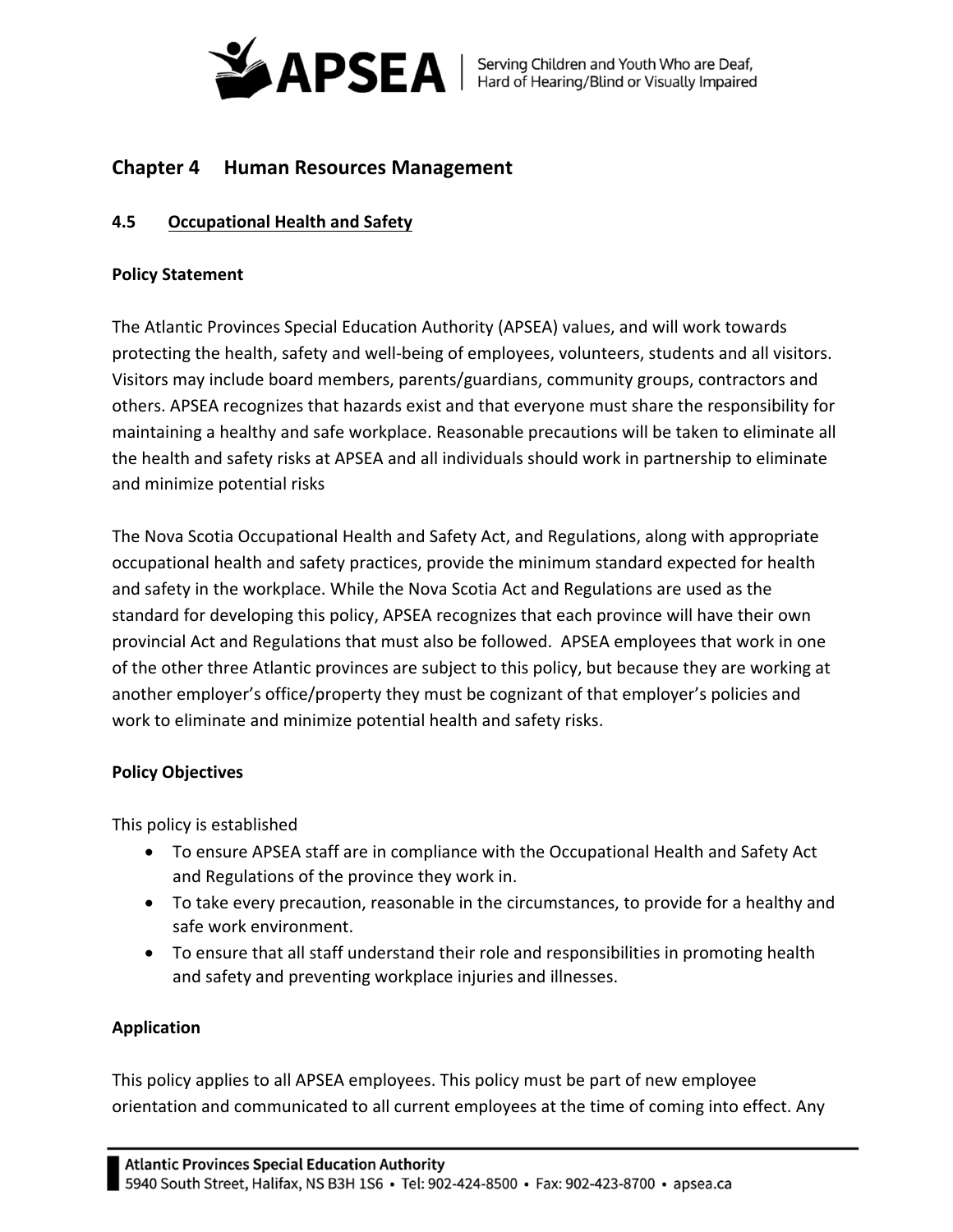changes made to this policy are also to be communicated to all employees as soon as the changes come into effect.

This is an operational policy designed to supplement other APSEA operational policies and is not intended to replace or preclude them. If a situation occurs where there is a conflict between application of this operational policy and any other APSEA operational policy, the policy most specific to the situation will apply.

### **Policy Directives**

- This policy is made pursuant to the Nova Scotia Occupational Health and Safety Act and Regulations. APSEA will meet or exceed the regulatory requirements of the Act.
- This policy is to be readily accessible to all employees and will be posted on the APSEA website and on Occupational Health and Safety bulletin boards found in both buildings at the Centre.
- The APSEA Occupational Health and Safety Program includes this OHS policy and related detailed procedures, a Joint Occupational Health and Safety Committee (JOHSC), regular Occupational Health and Safety inspections, an accident/incident/near miss procedure/forms, and appropriate training for staff.
- In addition to this Policy, APSEA will prepare various Procedure documents on specific Occupational Health and Safety subjects that are deemed to require more comprehensive discussion/explanation and will support the objectives of this policy.

## **Accountability**

#### **All APSEA Employees**

All APSEA employees will comply with this policy, and related procedures. Staff will ensure that work activity and behavior do not place their own health and safety, or the health and safety of others, at risk. They will report any and all health and safety concerns to the immediate supervisor or the Joint Occupational Health and Safety Committee; as well as reporting injuries, property or equipment damage and near‐miss incidents following APSEA's procedures. They will follow established safe work procedures; wear personal protective equipment as required and instructed; and use machinery, equipment, and materials, only as authorized and as trained.

#### **Superintendent**

The Superintendent will ensure that APSEA adheres to this policy, that all employees have access to this policy, and any related detailed procedures. This policy and any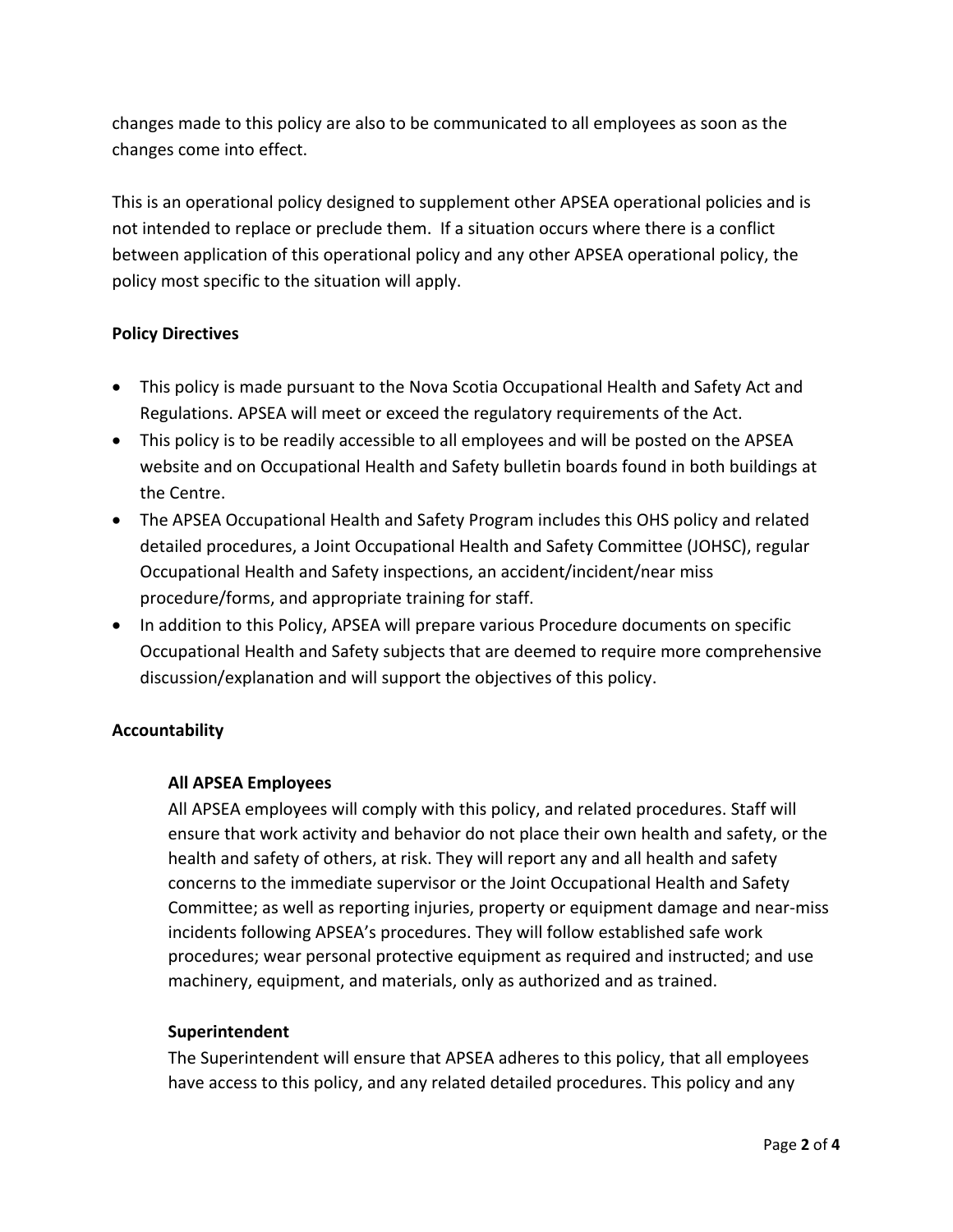related detailed procedures will communicate information concerning workplace hazards to employees and enact the necessary control procedures.

## **Directors/Supervisors**

Those staff members with supervisory responsibilities will ensure that employees are aware of and comply with this policy and any related procedures. They will communicate information concerning workplace hazards to employees and make them aware of the necessary control procedures to be practiced. They will take action immediately to mitigate and report any unsafe or hazardous conditions or situations. These individuals will supervise employees to ensure that they are following applicable safety procedures, including using protective devices, measures and procedures. The degree of this responsibility will vary depending on the work being performed.

### **APSEA's Joint Occupational Health and Safety Committee (JOHSC)**

This committee is a collaborative employer‐employee body established to address health and safety issues in the workplace. JOHSC members will perform the functions of a joint occupational health and safety committee as defined in the *Occupational Health and Safety Act* and regulations. Holding regular meetings in accordance with written terms of reference and operating procedures and maintain minutes and records of committee activities. JOHSC members will work co‐operatively with employees and management to identify hazards to health and safety and to develop, implement and evaluate health and safety programs designed to respond to the hazards. JOHSC members will receive, investigate and make recommendations for the prompt disposition of health and safety complaints or concerns and unresolved work refusals. They will participate in inspections, inquiries, investigations and audits concerning health and safety and follow up when needed and will advise on the development, implementation and evaluation of an occupational health and safety policy and programs designed to improve workplace health and safety or to meet health and safety objectives.

#### **Monitoring**

The Superintendent of APSEA or their designate will review this policy annually.

#### **References**

- *Nova Scotia Occupational Health and Safety Act and Regulations*
- *Prince Edward Island Occupational Health and Safety Act and Regulations*
- *New Brunswick Occupational Health and Safety Act Regulations*
- *Newfoundland and Labrador Occupational Health and Safety Act Regulations*